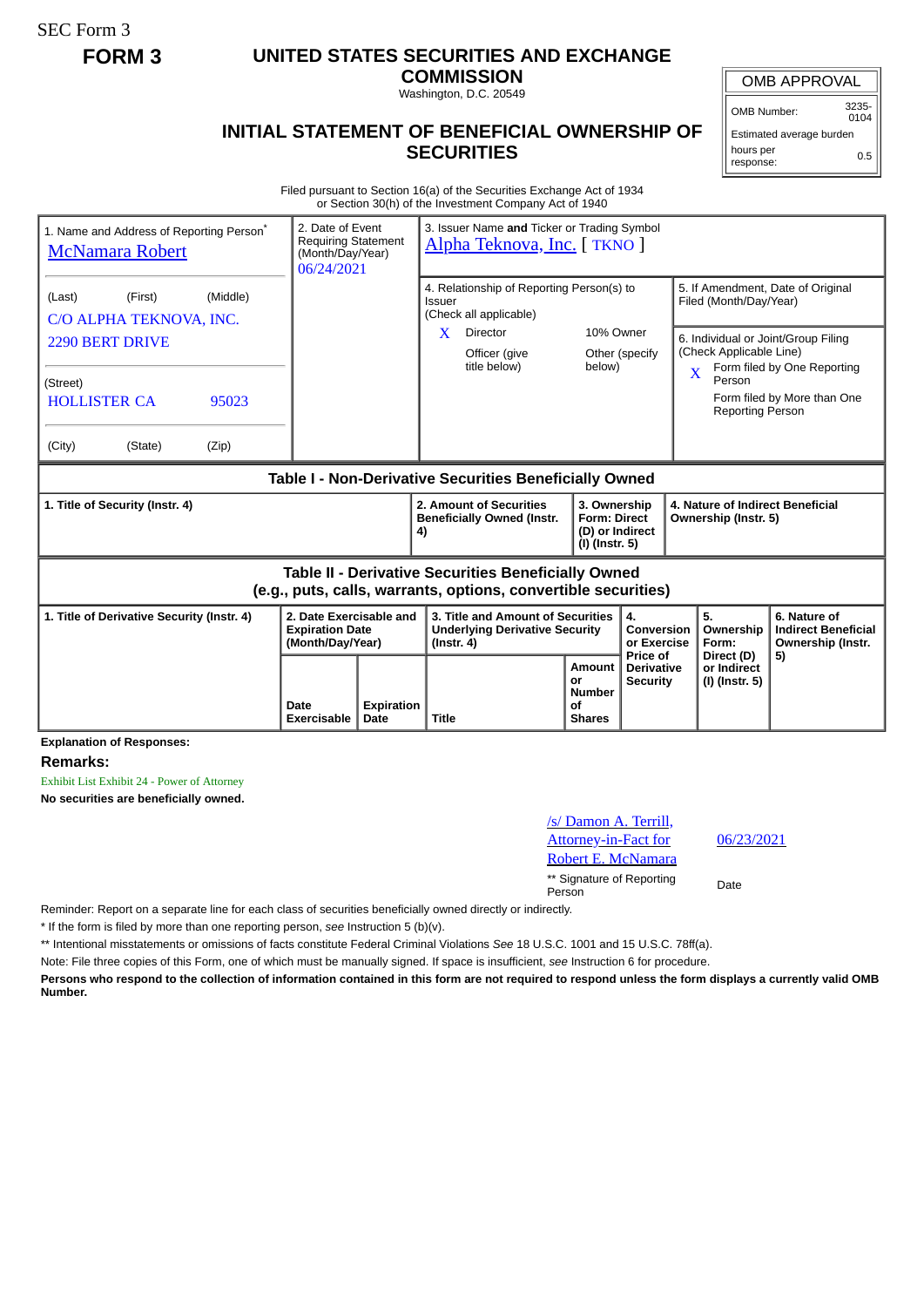## LIMITED POWER OF ATTORNEY

 Know all by these present, that the undersigned hereby constitutes and appoints each of Stephen Gunstream and Damon Terrill (each, an "Attorney-infact") of Alpha Teknova, Inc. (the "Company"), or any of them acting singly and with full power of substitution, as the undersigned's true and lawful attorneyin-fact to:

 1. submit to the U.S. Securities and Exchange Commission (the "SEC") a Form ID Application Acknowledgement on the Electronic Data Gathering, Analysis, and Retrieval system ("EDGAR") of the SEC, including any amendments thereto, and any other documents necessary or appropriate to obtain EDGAR codes and passwords enabling the undersigned to make electronic filings with the SEC of reports required by Sections 13(d), 13(g) or Section 16(a) of the Securities Exchange Act of 1934, as amended (the "Exchange Act"), or any other rule or regulation of the SEC.

 2. prepare, submit, execute for, and on behalf of the undersigned, in the undersigned's capacity as an officer, director and/or holder of 10% or more of a registered class of securities, as applicable, of the Company (a) Schedules 13D and 13G (and any amendments thereto) in accordance with Sections 13(d) and 13(g) of the Exchange Act and the rules promulgated thereunder, (b) Forms 3, 4, and 5 (and any amendments thereto) in accordance with Section 16(a) of the Exchange Act and the rules promulgated thereunder, and (c) any other forms or reports the undersigned may be required to file in connection with the undersigned's ownership, acquisition, or disposition of securities of the Company;

 3. do and perform any and all acts for and on behalf of the undersigned which may be necessary or desirable to prepare, complete and execute any such Schedule 13D, Schedule 13G, Form 3, 4, or 5, or other form or report (or any amendment thereto), and timely file such schedule, form or report with the SEC and any stock exchange or similar authority, including, but not limited to, obtaining passphrases and access codes from the SEC on the undersigned's behalf;

 4. seek or obtain, as the undersigned's representative and on the undersigned's behalf, information on transactions in the Company's securities from any broker or financial institution, and the undersigned hereby authorizes any such person to release any such information to each of the Attorneys-infact and approves and ratifies any such release of information; and

 5. take any other action of any type whatsoever in connection with the foregoing which, in the opinion of such Attorney-in-fact, may be of benefit to, in the best interest of, or legally required by, the undersigned, it being understood that the documents executed by such Attorney-in-fact on behalf of the undersigned pursuant to this Power of Attorney shall be in such form and shall contain such terms and conditions as such Attorney-in-fact may approve in such Attorney-in-fact's discretion.

 The undersigned hereby grants to each Attorney-in-fact full power and authority to do and perform any and every act and thing whatsoever requisite, necessary, or proper to be done in the exercise of any of the rights and powers herein granted, as fully to all intents and purposes as such undersigned might or could do if personally present, with full power of substitution or revocation, hereby ratifying and confirming all that such Attorney-in-fact, or such Attorney-in-fact's substitute or substitutes, shall lawfully do or cause to be done by virtue of this Power of Attorney and the rights and powers herein granted. The undersigned acknowledges that each Attorney-in-fact, in serving in such capacities at the request of the undersigned, is not assuming any of the undersigned's responsibilities to comply with Section 13 and Section 16 of the Exchange Act.

 This Power of Attorney, with respect to each of the Attorneys-in-fact, shall remain in full force and effect until the earlier of (a) the date that the undersigned is no longer required to file Schedules 13D and 13G and Forms 3, 4, and 5 with respect to the undersigned's beneficial ownership and transactions in securities issued by the Company (b) with respect to the Attorney-in-fact, this Power of Attorney is revoked by the undersigned in a signed writing delivered to such Attorney-in-fact, or (c) the time at which such attorney-in-fact is no longer employed by the Company or any of its subsidiaries.

IN WITNESS WHEREOF, the undersigned has executed this Limited Power of